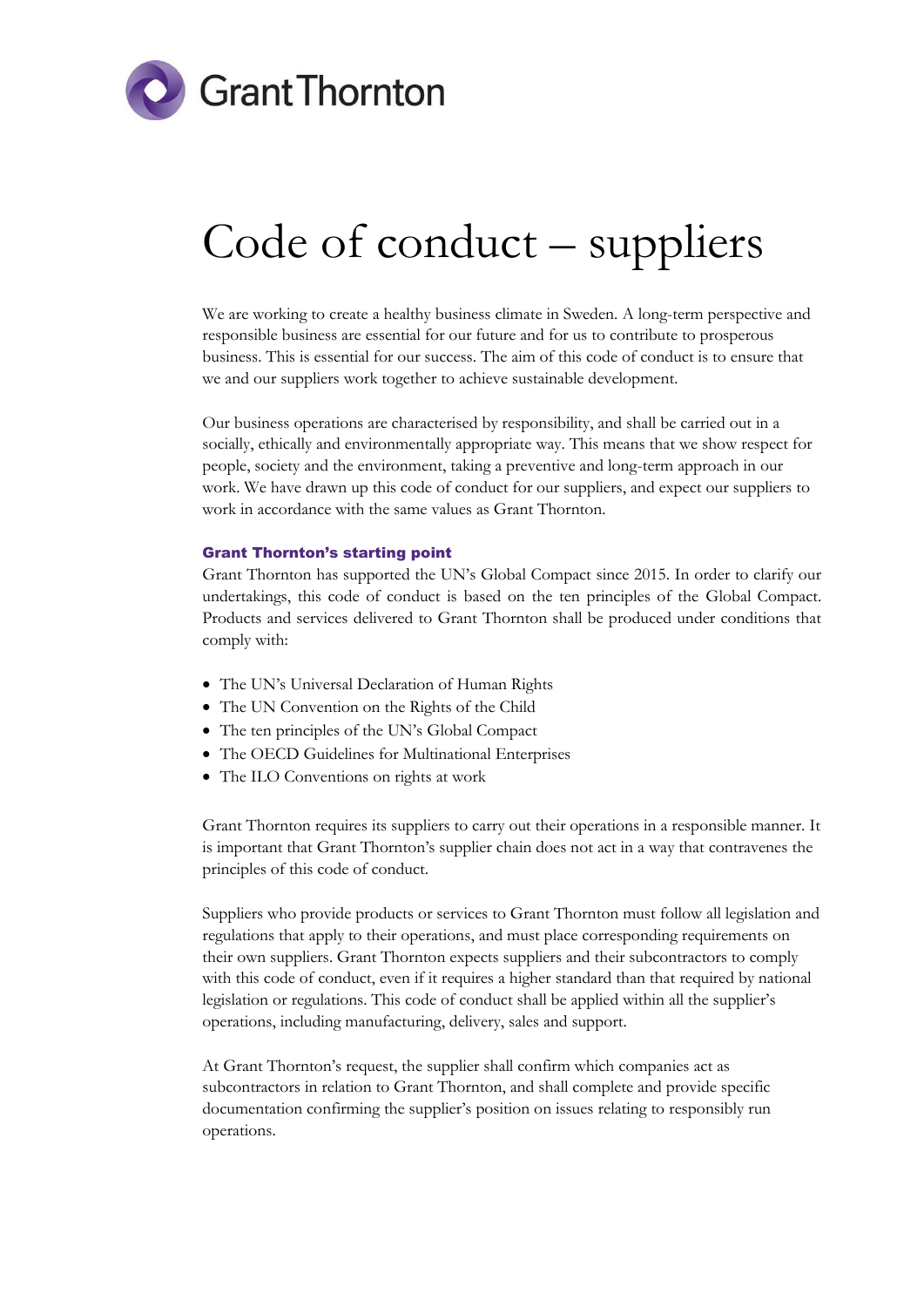# Human rights

Grant Thornton expects the supplier to respect all internationally recognised human rights, and to strive to comply with these principles.

# Working norms Antidiscrimination practices

Grant Thornton encourages diversity, and expects the supplier to treat all employees with respect and dignity.

All forms of discrimination based on partiality or prejudice are forbidden, such as discrimination based on gender, transgender identity or expression, ethnic origin, religion or other declaration of faith, political or philosophical opinion, pregnancy, parenthood, disability, sexual orientation or age.

Grant Thornton requires that employees with the same qualifications, experience and performance will receive equal pay for equal work in comparison with others carrying out the same work under similar working conditions.

# Child labour

The supplier commits to ensure that no child labour – as defined in the ILO convention – occurs within its operations, and shall work to ensure that no child labour occurs within its subcontractors' operations either.

#### Forced labour

No forced or compulsory labour may be applied, and employees are free to leave their employment after an agreed notice period, in accordance with national legislation or agreements. The employer may not require an employee to leave money or identity papers as a deposit in order to be employed.

#### Minimum pay

Pay for normal working hours, overtime work and other overtime pay shall correspond at least to the higher of the minimum amounts stipulated by law or such remuneration as is normally applied within the supplier's industry. Illegal, unauthorised or disciplinary salary deductions are not permitted.

## Working hours

The supplier shall comply with applicable national legislation and industry standards regarding working hours and public holidays.

## Health and safety in the workplace

The supplier shall, as a minimum, comply with applicable legislation and provisions regarding the working environment and working conditions. The supplier shall prioritise workers' health and safety. The means, among other things, that the supplier shall ensure that appropriate protection is used, that used equipment and buildings are safe, and that hazardous substances and hazardous waste are dealt with in a safe manner. There should also be clear rules and procedures for health and safety in the workplace, and these must be complied with.